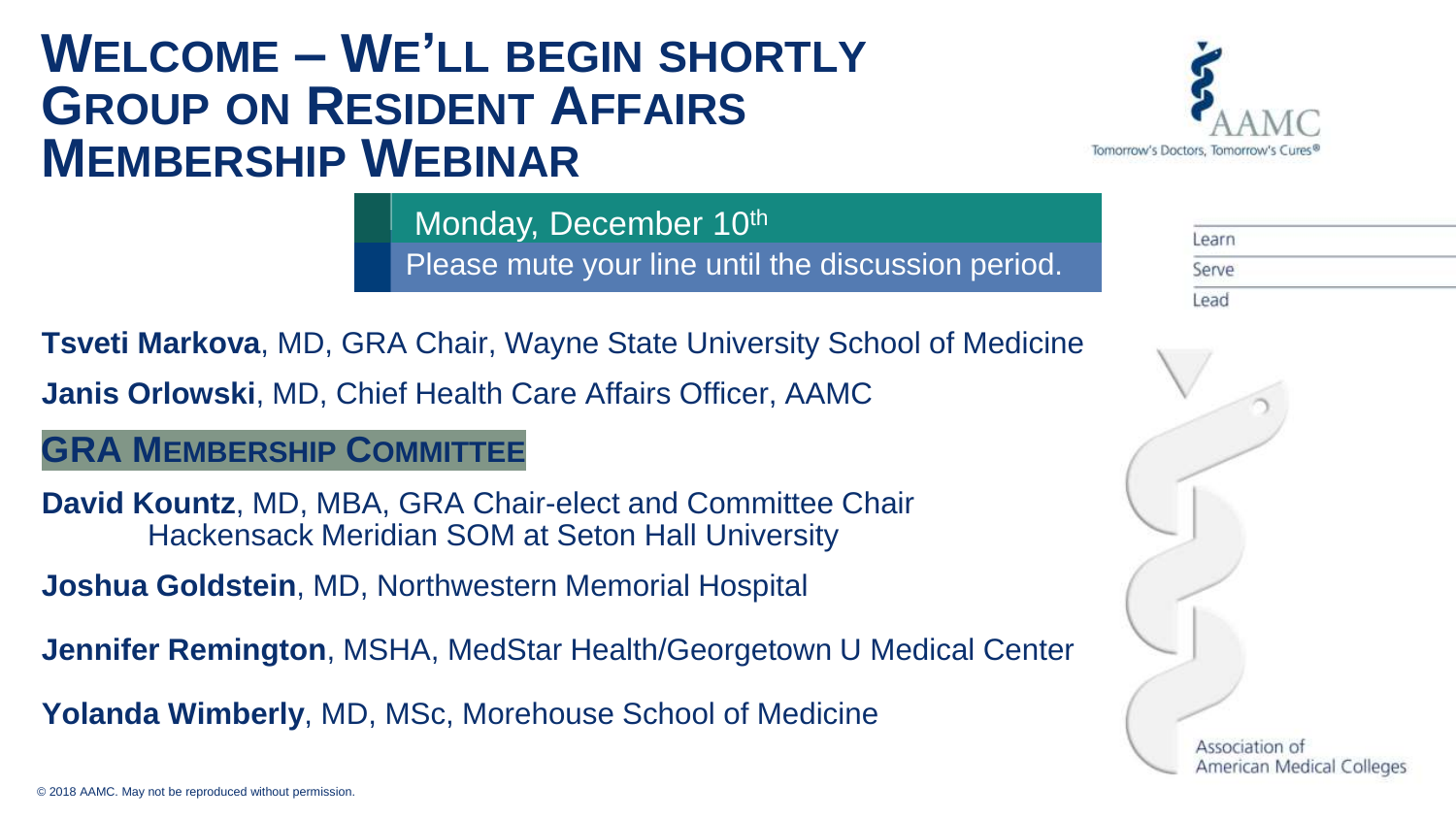# **GRA Member Webinar: GRA Chair's Welcome**

## **Group on Resident Affairs (GRA)**

| ________                                                                                                                                                                                                                                                                                                                              |  |
|---------------------------------------------------------------------------------------------------------------------------------------------------------------------------------------------------------------------------------------------------------------------------------------------------------------------------------------|--|
|                                                                                                                                                                                                                                                                                                                                       |  |
| $\mathcal{L}^{\text{max}}_{\text{max}}$ and $\mathcal{L}^{\text{max}}_{\text{max}}$ and $\mathcal{L}^{\text{max}}_{\text{max}}$ and $\mathcal{L}^{\text{max}}_{\text{max}}$<br>$\mathcal{L}(\mathcal{L})$ and $\mathcal{L}(\mathcal{L})$ and $\mathcal{L}(\mathcal{L})$ and $\mathcal{L}(\mathcal{L})$ and $\mathcal{L}(\mathcal{L})$ |  |

Fostering exemplary leadership, the GRA is an authoritative source on GME practices and administration within the AAMC national community, by promoting the Institutional GME Leadership Competencies, the GME Leadership Development Program, the GRA Resource Clearinghouse, membership conferences, and topical webinars.

Representing institutional leaders who oversee appreditation, education, quality, administration, and GME financing. at AAMC member medical schools and teaching hospitals, the GRA provides vital information, networking opportunities, and professional development to assist members in executing their GME leadership responsibilities

GRA representatives are appointed by the deans of LCME accredited medical schools, the chief executive officers. of AAMC Council of Teaching Hospitals and Health System members, and presidents of AAMC Council of Faculty and Academic Societies members representing GME. Each GRA representative may appoint an associate representative, both of whom hold full volting privileges. Appointments are solicited in October and May.



Governance The GRA is governed by a 12 member steering committee elected by slate prior to the fall annual business meeting held during the AAMC Learn Serve Lead Annual Meeting. The work of the GRA is conducted through committees and special initiatives.



#### **GME Leadership Development**

The GME Leadership Development Certificate Program is an intensive longitudinal educational experience for new and established GME leaders.

The GRA Resource Clearinghouse is a curated repository of administrative and educational tools for the GMECentral Office and Designated Institutional Officials.

**GRA Resource Clearinghouse** 



2020 November 13-17 Washington, DC

**GRA Spring Conference** 2019 April 7-10 Portland, OR 25th ANNIVERSARY 2020 April 26-29 Chicago, IL

www.aamc.org/gra www.mededportal.org/icollaborative/gra

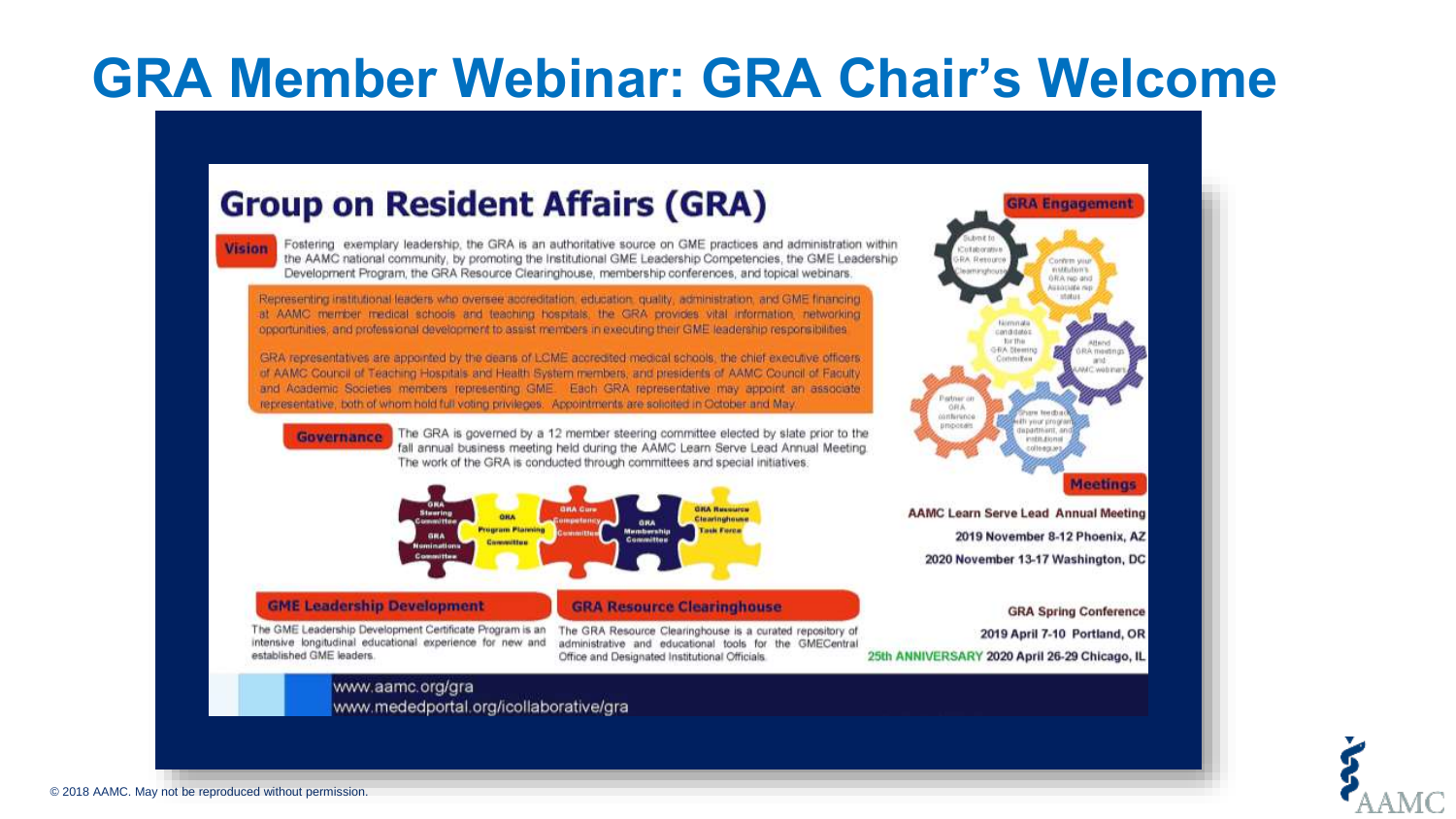# **GRA Membership Webinar**

**Goal: Establish the GRA as the professional home for the AAMC GME Community**

- **Section 1 Structure, Process, Membership**
- **Section 2 Engagement: Value and Resources**
- **Section 3 Participant top-of-mind issues**

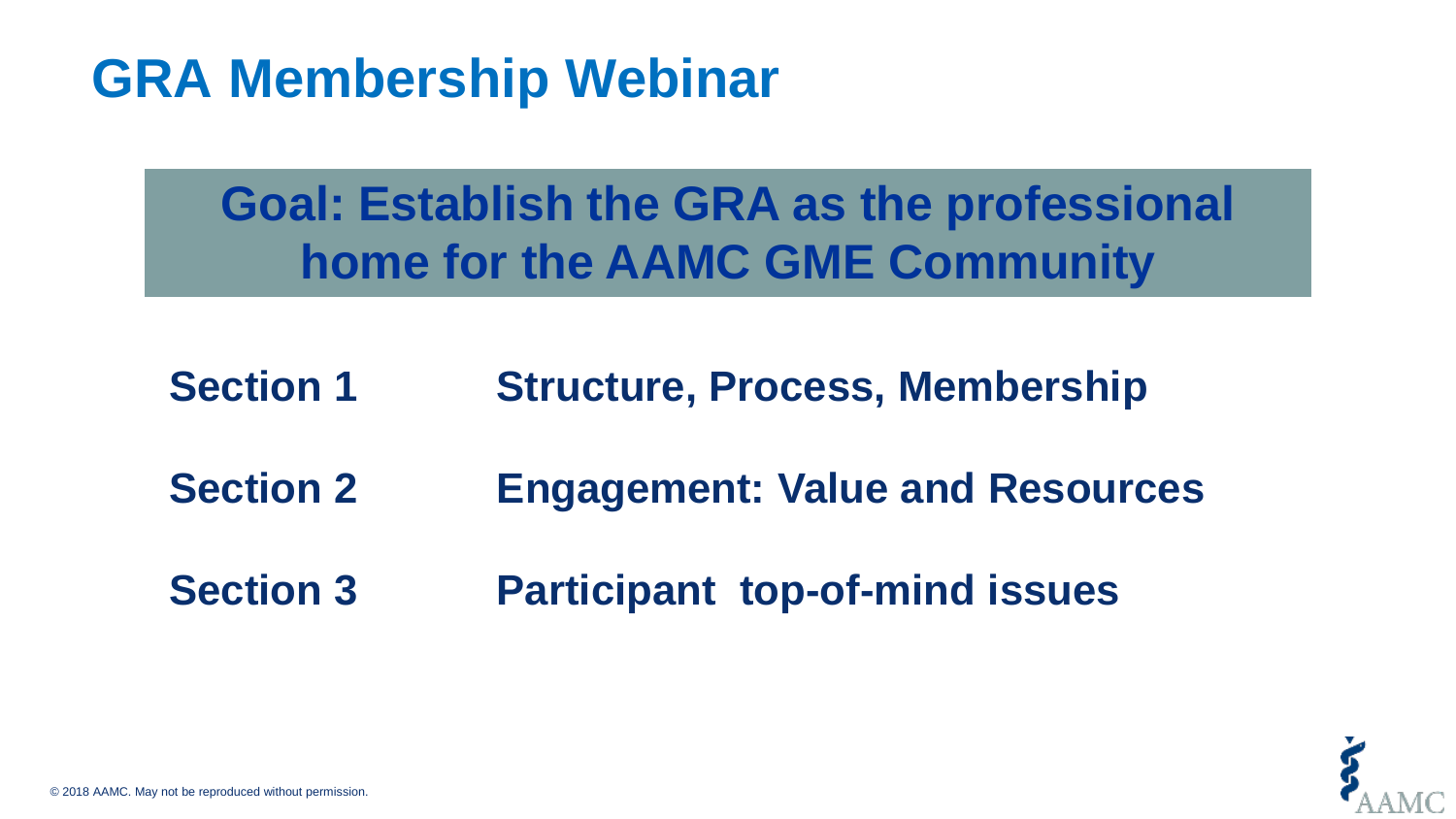# **GRA Structure Process and Membership**

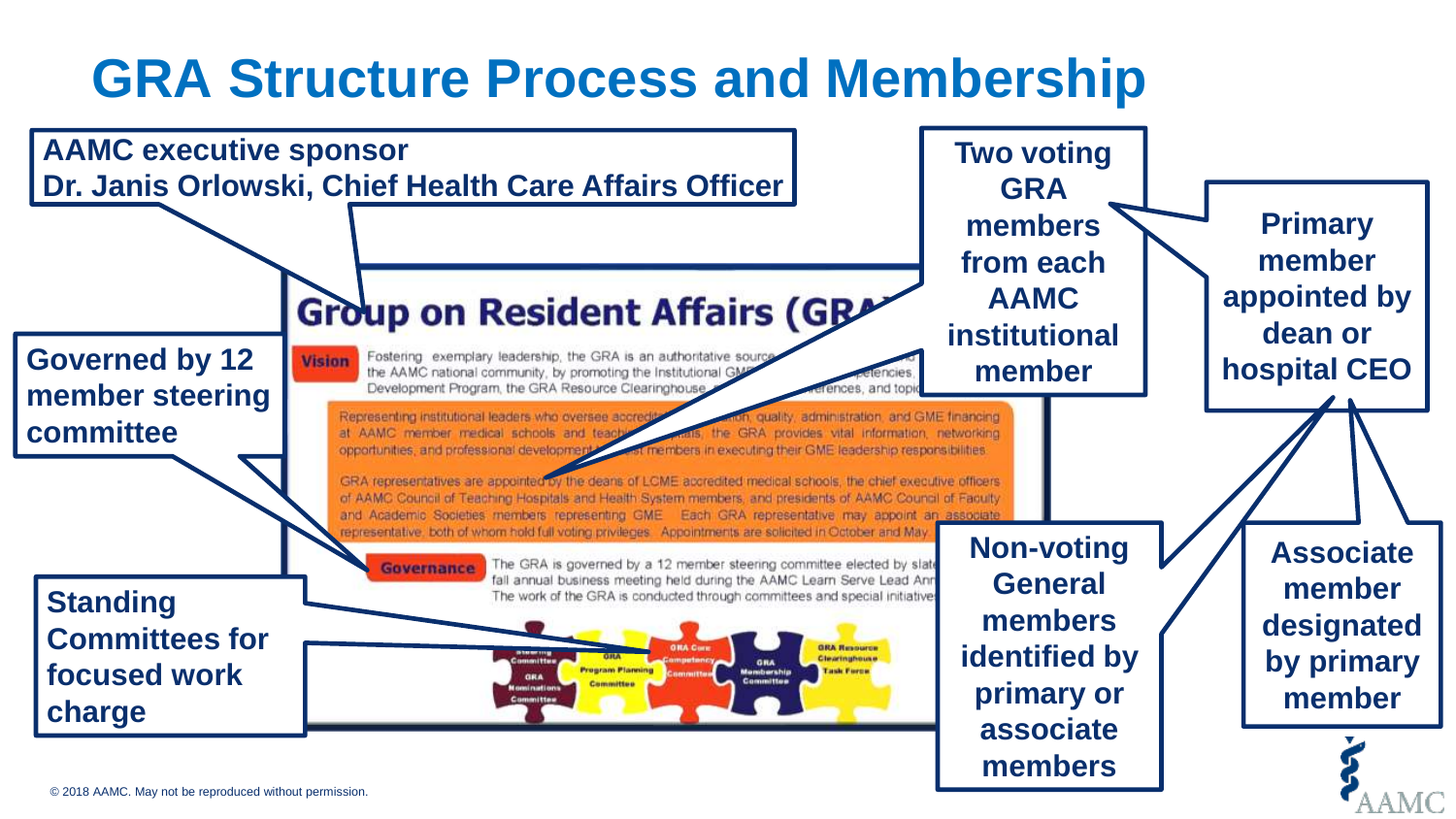# **GRA Membership Composition – Roles and Titles**

### **PORTFOLIO**

Members oversee

- **Accreditation**
- **Education**
- **Quality**
- **Administration**
- **GME** financing

## **ISSUES**

- Selection, onboarding, evaluation, progression
- GME administration, planning, operation, curriculum
- Integration of GME training and patient-care delivery
- Accreditation compliance and reporting
- GME budgeting and financial management

## **MEMBER TITLES**

Dean for GME (Senior/Associate/Assistant) Designated Institutional Official (Associate/Assistant) Vice Chair/Vice Dean of Education/GME Executive Vice President (Senior/Associate/Assistant) Senior Program Director (Associate/Assistant) Director of Academic Affairs Chair, Graduate Medical Education Committee Director of Institutional Review Committee

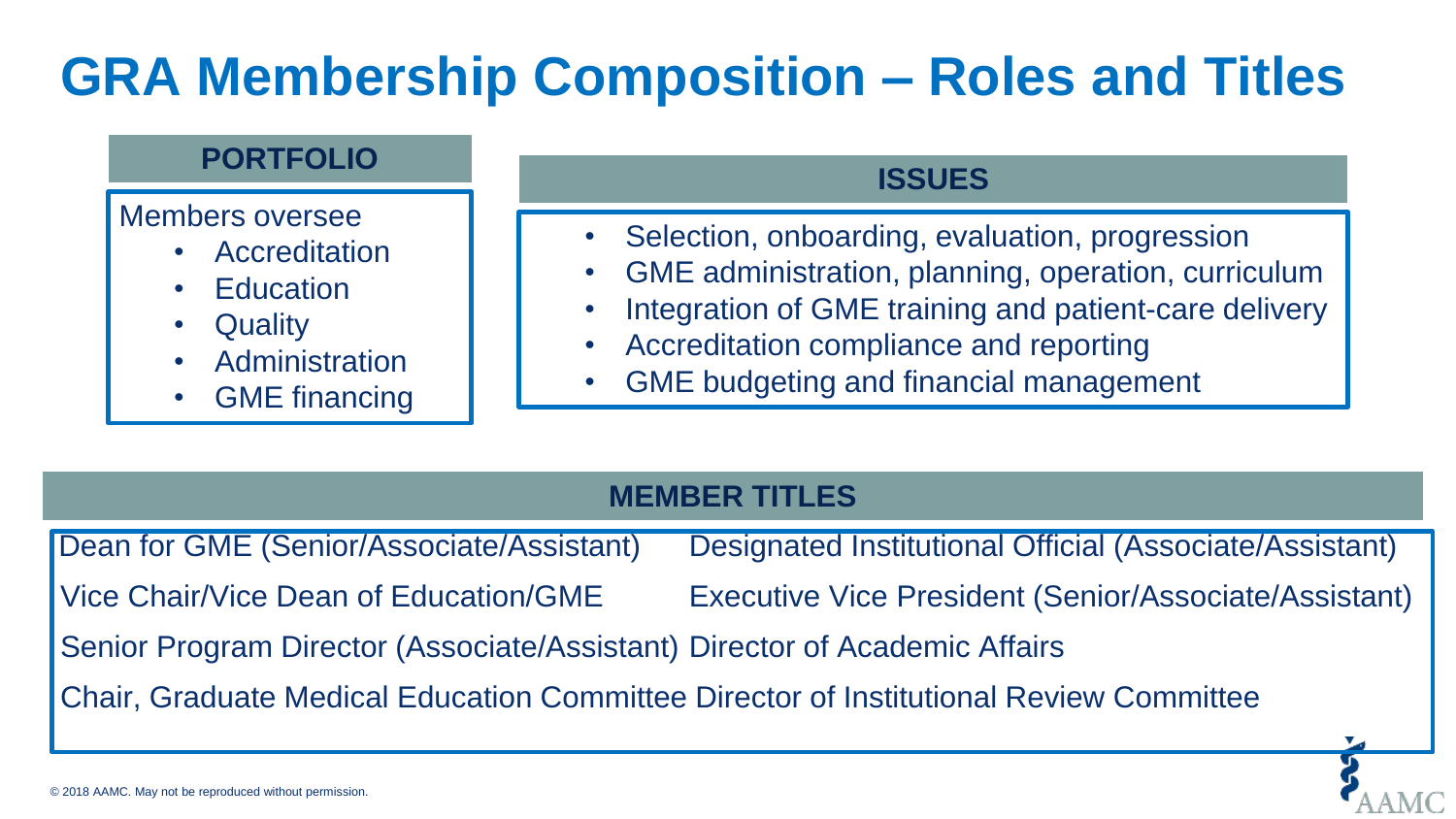# **GRA Membership Engagement**

## **GRA Listserve - member only unmoderated**

## **gra\_members@lists.aamc.org**



**GRA Committees**

### **Webinars**

|                                                                          |  |                                | Group on Resident Affairs Webinar History      |                                          |  |
|--------------------------------------------------------------------------|--|--------------------------------|------------------------------------------------|------------------------------------------|--|
| Date                                                                     |  | Title                          |                                                | Partners                                 |  |
| 2017 April 3                                                             |  | Medical and Research Education | Implications of Immigration Policy on Graduate | COTH, GREAT, GRAND, GSA<br>GEA           |  |
| 2017 July 18                                                             |  | 101                            | Academic Medical Centers and VA Partnerships:  | VA Liaison Office of<br>Academic Affairs |  |
|                                                                          |  |                                |                                                |                                          |  |
| 2017 September 27 MSPE Changes: What Program Directors Can LookIGSA, GEA |  | for October 1, 2017            |                                                |                                          |  |
|                                                                          |  |                                |                                                |                                          |  |
| 2018 February 22                                                         |  |                                | AAMC Uniform Resident Rotation Agreeements     | AAMC Office of Legal<br>Counsel          |  |
|                                                                          |  |                                |                                                |                                          |  |
| 2018 June 6                                                              |  |                                | CMS Medical Student Documentation              | GEA, GRMC, GIR, COF                      |  |

## **In Person Meetings**

#### **Meetings**

**AAMC Learn Serve Lead Annual Meeting** 2019 November 8-12 Phoenix, AZ

2020 November 13-17 Washington, DC

## **GRA 2019 April 7-10 Portland, OR**



**GRA 2020 April 26-29 Chicago, IL**



### **GRA Outstanding Service Award**

2017 Sharon Hall, MSM President CAMC Health Education & Research Institute





Lois Bready, MD Emeritus Professor University of Texas Health, San Antonio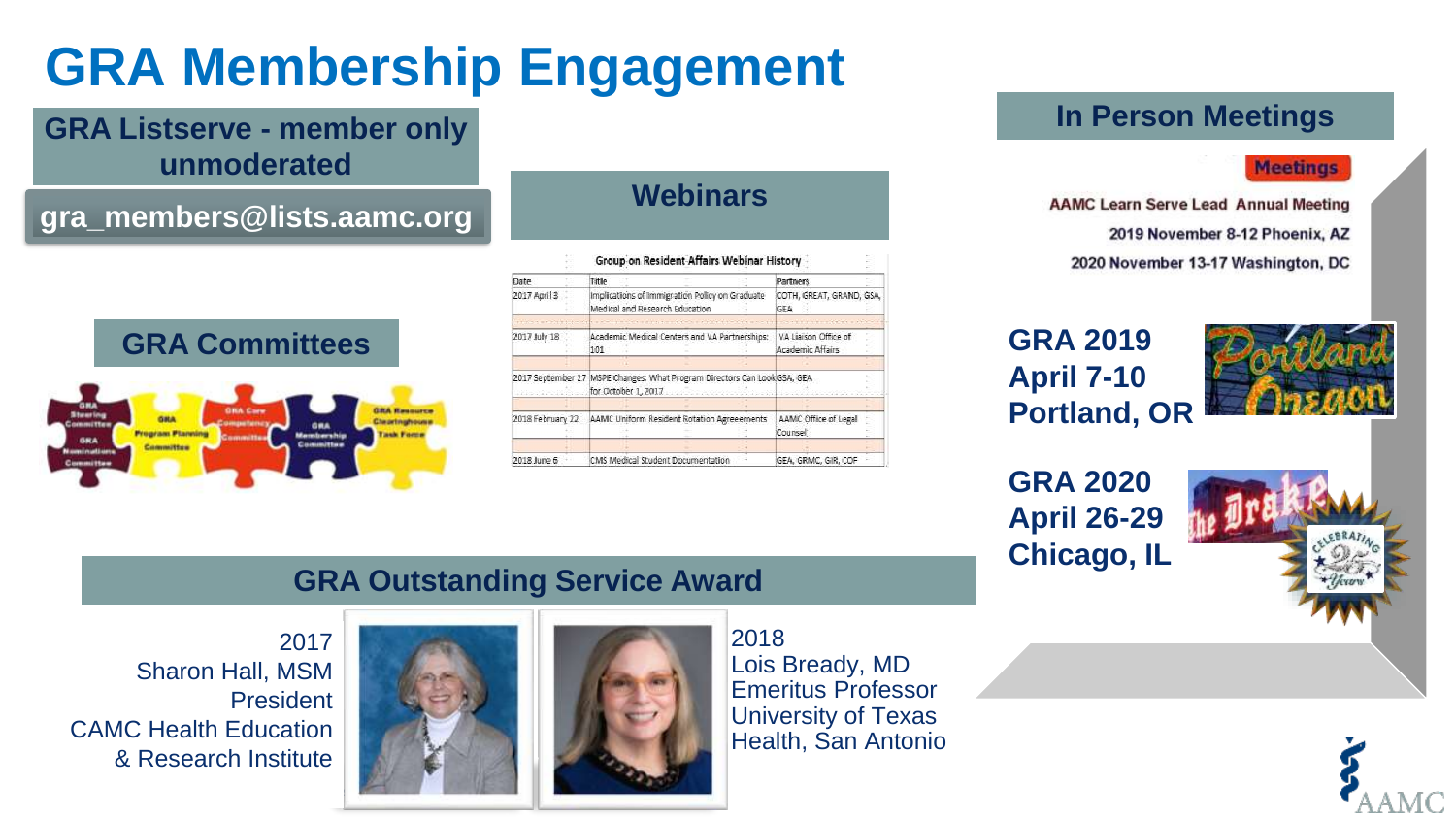# **GRA Member Resources**

## **GME Institutional Leadership Competencies – 2015 Foundational Framework**

- Informs GRA Programming
- Self-assessment PDF (upon request)
- Membership survey for needs assessment gap (2017/2018)

**GRA Surveys**

- **Survey of Resident/Fellow Stipends and Benefits Report** 
	- annual survey serves as prevailing wage benchmark
- **GRA Member Survey**
	- Sent in odd numbered years to primary GRA reps.
	- Compensation benchmarking, GME office structure and staffing, hot topic questions. Only survey respondents get the compensation data summary.

## **GRA Resource Clearinghouse**

• Online Clearinghouse of GRA curated materials (GME Policies)

**Dedicated Email box for GME funding questions**

- Send GME funding questions to GMEQuestions@aamc.org
- **dependent**<br>© 2018 AAMC. May not be reproduced without permission. • Requests for follow-up by phone from GME Team, within 2 business days, volume

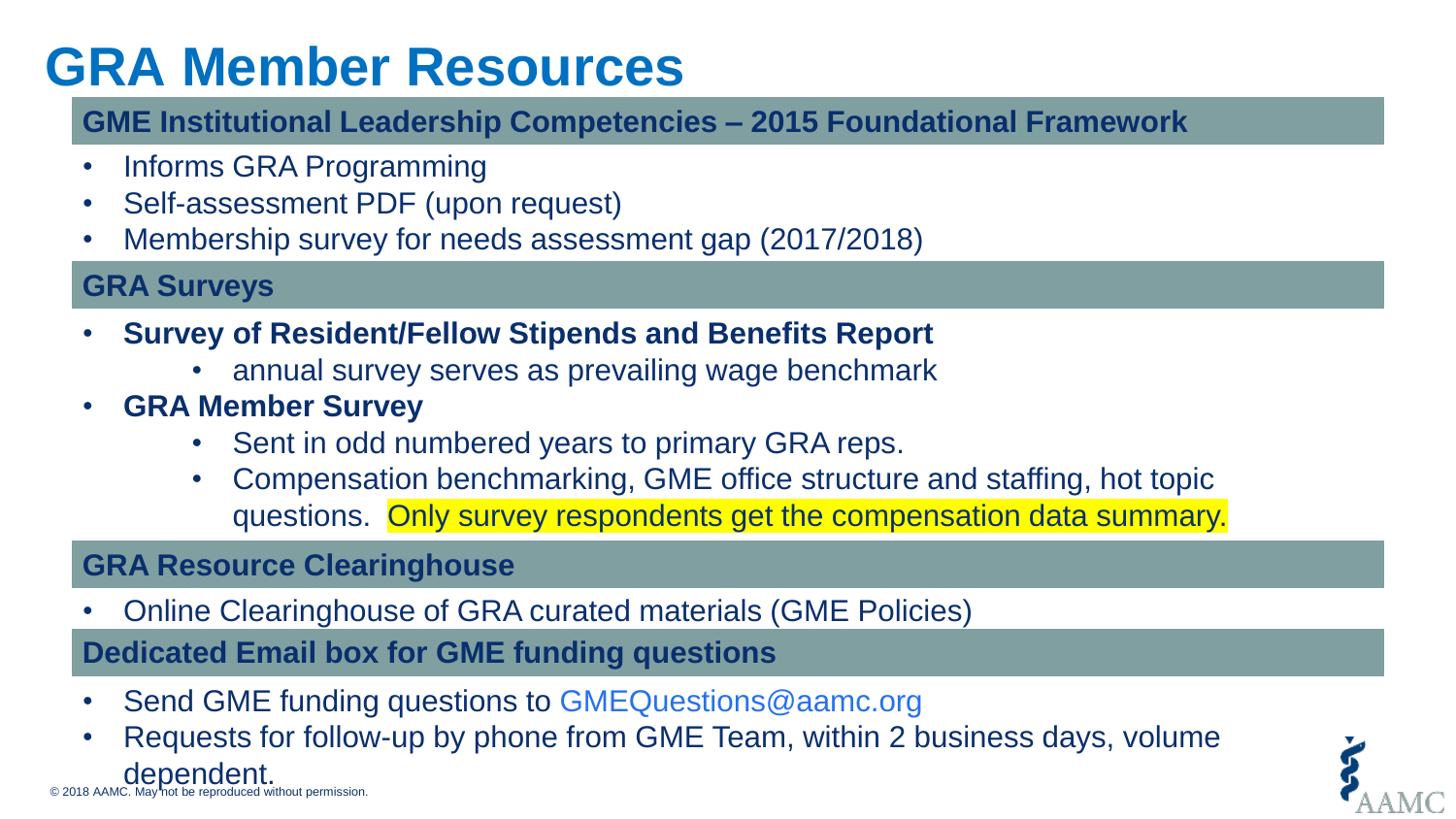# **GME Leadership and Career Development**

#### **LEADERSHIP DEVELOPMENT**

**GME Leadership Development** Certificate Program

- **Two in-person modules**
- **Faculty mentor**
- **Culminates in poster and graduation luncheon at GRA Spring meeting.**

**Establish the necessary skill set for new GME** leaders and enrich the knowledge of more advanced participants. This one-year, cohortbased program engages attendees in real-world scenarios and enhances their knowledge in applying practical tools and strategies for increasing their ability to manage and direct staff and strategize their GME office.



EADERSHIP POSITION

#### **RECRUITING** 2020-2023 **COURSE DIRECTOR**

Now accepting course director applications (2020-2023 term) for this exciting opportunity to collaborate with AAMC staff and GRA leaders.

**APPLICATIONS ACCEPTED THROUGH JANUARY 3, 2019** 

TO REQUEST AN APPLICATION LINK CONTACT learningandleadershipdevelopment@aamc.org



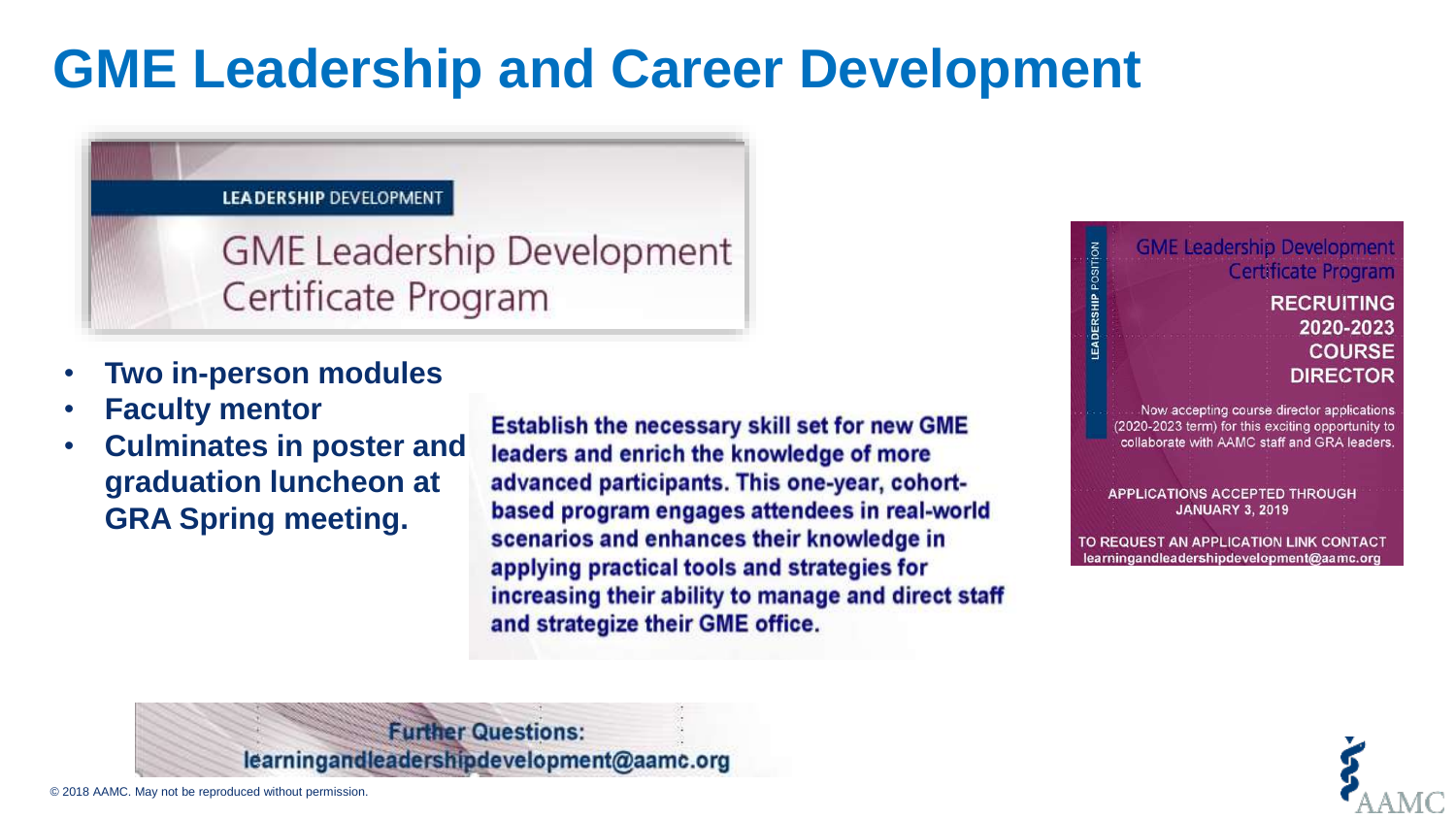## **GRA Member Webinar: Questions/Discussion**

**Open Discussion Please unmute your line to ask a question. Then remute to minimize feedback echo.**

**For specific questions about your institutional GRA representative status, to change or designate an associate member, or inquire about access to resources Contact Molly Krafcik mkrafcik@aamc.org** 

**For questions about the survey s or competencies, contact Alex Ruffin alruffin@aamc.org**